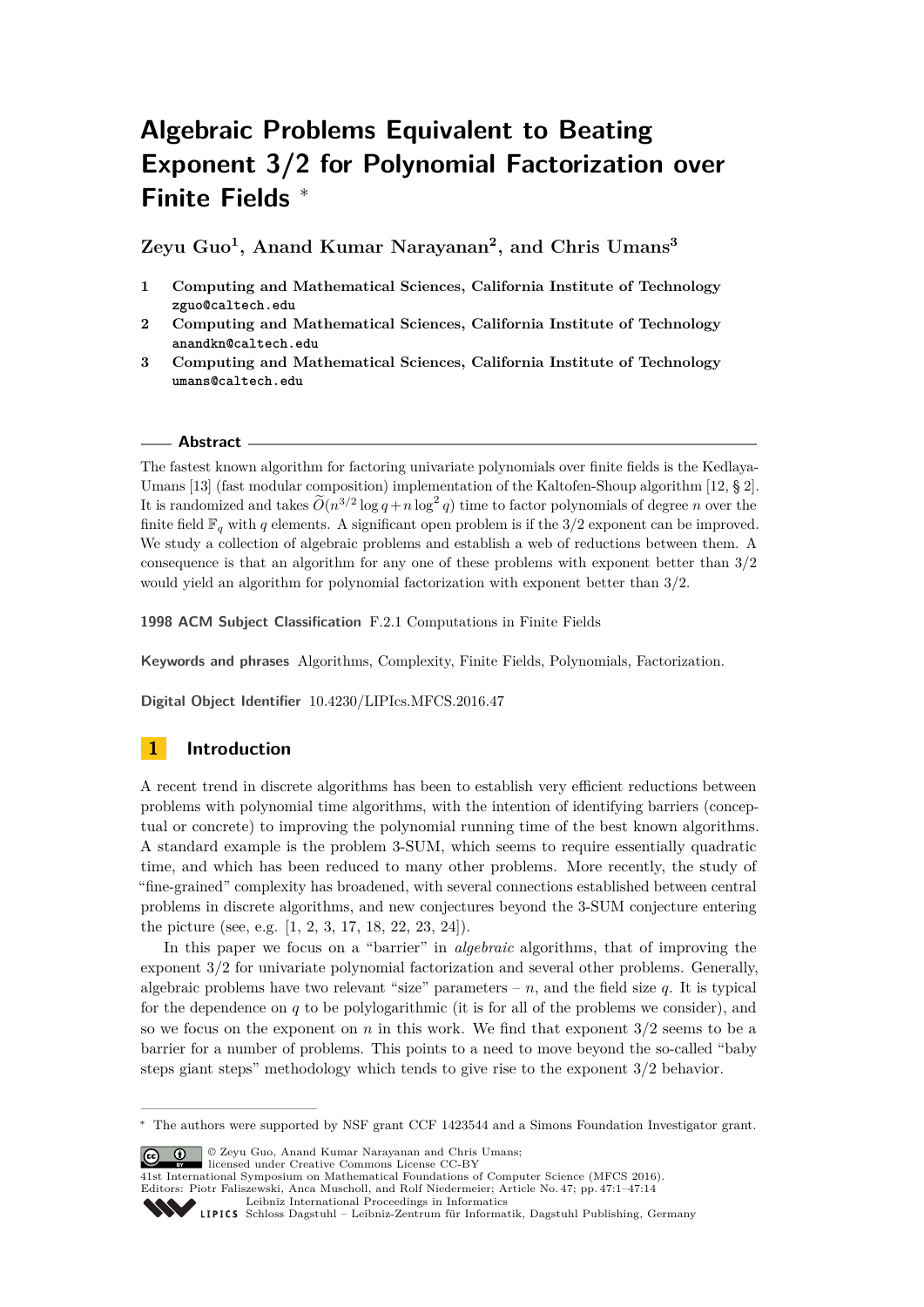#### **47:2 Problems Equivalent to Beating Exponent 3/2 for Polynomial Factorization**

The reductions in this paper can be seen as giving evidence that improving the 3/2 exponent may not be possible for these problems, but we believe that it "merely" gives evidence that this improvement requires a conceptual breakthrough (along the lines of going beyond the baby-steps giant-steps approach). Using the connections established in this paper, such a breakthrough for any one of the problems considered here would improve the exponent for all of them. In the discussion below, we use  $\widetilde{O}$  to suppress  $n^{o(1)}$  terms and log<sup>o(1)</sup> *q* terms, in order to highlight the exponent on *n* that is our main object of study. We also use the phrase "nearly linear time reduction" to mean a reduction that runs in time  $O(n \log q)$ , and the phrase "3/2 exponent reducible" to mean the weaker connection that shows that beating exponent 3/2 for one problem implies beating exponent 3/2 for the other.

#### **1.1 Algebraic problems with 3/2 exponent algorithms**

We investigate the complexity of factoring a univariate polynomial over a finite field into its irreducible factors. The problem formally stated is,

■ FACTOR: *Given a monic square free*  $f(x) \in \mathbb{F}_q[x]$  *of degree n, write*  $f(x)$  *as a product of its monic irreducible factors.*

The square free assumption is without loss of generality [\[14,](#page-12-8) [25\]](#page-13-3). FACTOR can be solved in randomized polynomial time [\[4\]](#page-12-9) and there is an extensive line of research [\[5,](#page-12-10) [12,](#page-12-1) [21\]](#page-12-11) leading to a randomized algorithm [\[13\]](#page-12-0) with exponent 3*/*2. Surprisingly, even determining the *degree* of a single irreducible factor rapidly would be sufficient to improve the exponent of this algorithm. We formulate this problem as

■ FACTOR DEGREE: *Given a monic square free*  $f(x) \in \mathbb{F}_q[x]$ *, find the degree of an irreducible factor of*  $f(x)$ *.* 

and prove in § [2](#page-2-0) that FACTOR is  $3/2$ -exponent reducible to FACTOR DEGREE. That is, an algorithm for Factor Degree with exponent less than 3*/*2 yields one for Factor. Observe that Factor Degree merely seeks one, not necessarily all, irreducible factor degrees. We next investigate two linear algebraic problems, both we will demonstrate to be nearly linear time reducible to FACTOR.

- FROBENIUS MIN-POLY: *Given a monic square free*  $f(x) \in \mathbb{F}_q[x]$ *, compute the minimal polynomial of the Frobenius endomorphism on*  $\mathbb{F}_q[x]/(f(x))$  *which takes*  $a(x) \mod f(x)$ *to*  $a(x)^q \mod f(x)$ .
- CARLITZ CHAR-POLY: *Given a monic square free*  $f(x) \in \mathbb{F}_q[x]$ *, compute the characteristic* m. *polynomial of the Carlitz endomorphism on*  $\mathbb{F}_q[x]/(f(x))$  *which takes*  $a(x) \mod f(x)$  *to*  $xa(x) + a(x)^q \mod f(x)$ .

In § [4,](#page-8-0) we prove that FACTOR DEGREE is nearly linear time reducible to CARLITZ CHAR-POLY, under certain restrictions on the characteristic of  $\mathbb{F}_q$ . These restrictions were removed in [\[15\]](#page-12-12) by passing from Carlitz to Drinfeld modules. In § [3,](#page-3-0) through a novel recursive argument, we prove that FACTOR is  $3/2$ -exponent reducible to FROBENIUS MIN-POLY.

FROBENIUS MIN-POLY was known [\[12,](#page-12-1) [11\]](#page-12-13) to be nearly linear time reducible to

AUTOMORPHISM PROJECTION: *Given a monic square free*  $f(x) \in \mathbb{F}_q[x]$ ,  $\alpha \in \mathbb{F}_q[x]/(f(x))$ and an  $\mathbb{F}_q$ -linear map  $u : \mathbb{F}_q[x]/(f(x)) \longrightarrow \mathbb{F}_q$ , compute  $u(\alpha^{q^i}), \forall i \in \{1, 2, ..., \deg(f)\}.$ 

Thus, as a consequence of the reduction in  $\S$  [3,](#page-3-0) we conclude that FACTOR is  $3/2$ -exponent reducible to AUTOMORPHISM PROJECTION. This should be contrasted with the connec-tion established in [\[12,](#page-12-1) [11\]](#page-12-13). They show that FACTOR is nearly linear time reducible to AUTOMORPHISM PROJECTION *assuming an*  $\mathbb{F}_q$ *-linear straight line program algorithm* for Automorphism Projection. This assumption allows them to use the "transpose" problem Automorphism Evaluation. Our reduction to Automorphism Projection is novel, direct, and holds without any assumptions.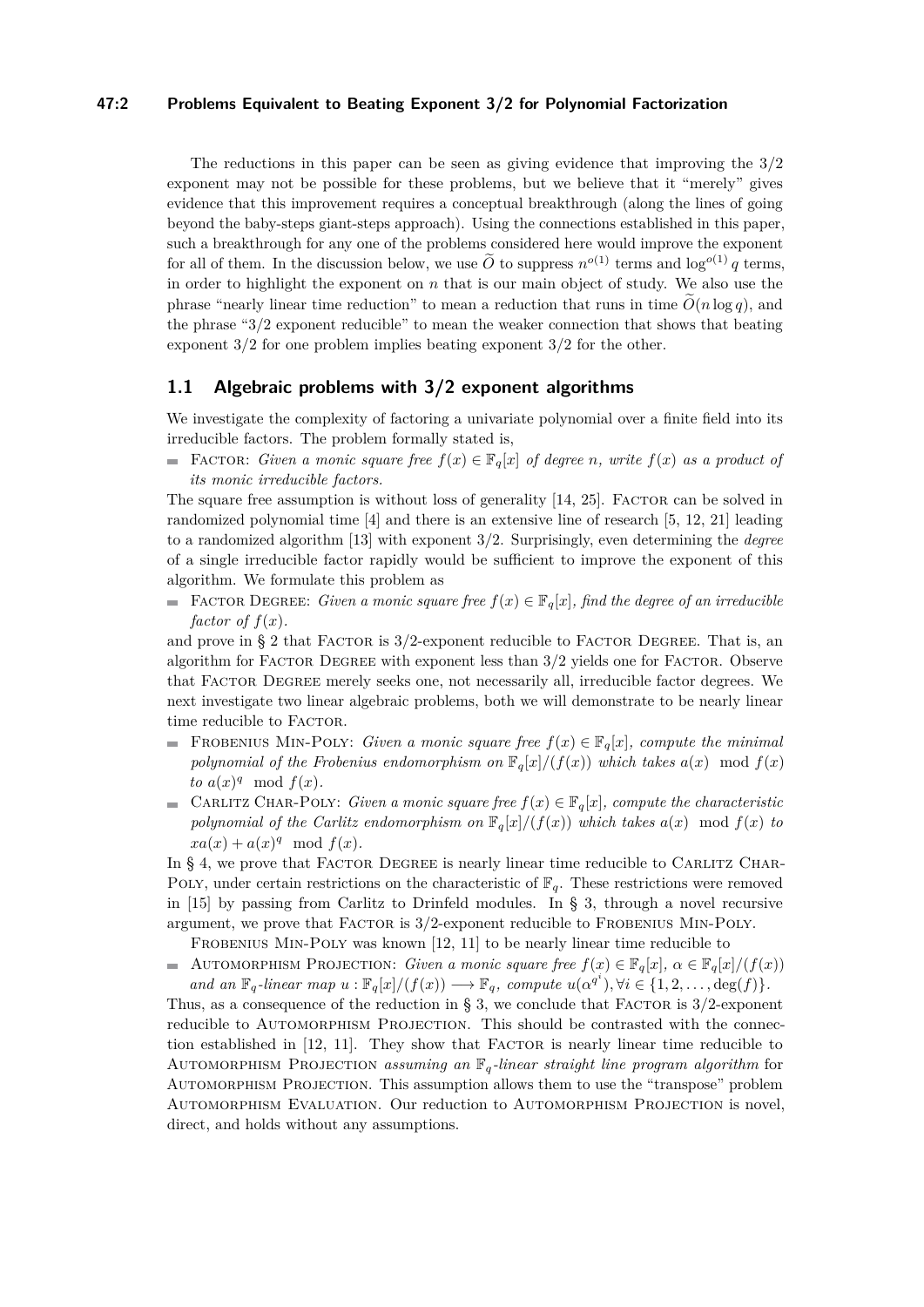#### **Z. Guo, A. Narayanan and C. Umans 47:3 47:3**

The final two problems pertain to zero testing Moore and Vandermonde determinants.

- MOORE-DET: *Given a monic square free*  $f(x) \in \mathbb{F}_q[x]$  *and a positive integer m, decide if*  $\rightarrow$ *the determinant of the m by m square matrix with entries*  $m_{ij} := x^{jq^i} \mod f(x)$  *is zero.*
- VANDERMONDE-DET: *Given a monic square free*  $f(x) \in \mathbb{F}_q[x]$  *and a positive integer*  $b \leq \sqrt{\deg(f)}$ , decide if the determinant of the Vandermonde matrix with first row  $(x^{q^i})$ mod  $f(x)$ ,  $i = 0, 1, 2, \ldots, b - 1, b, 2b, 3b, \ldots, (b - 1)b, b^2$  *is zero.*

In § [5,](#page-10-0) we prove that FACTOR DEGREE is nearly linear time reducible to each of these problems and that each of these problems is nearly linear time reducible to Factor. In summary, we have the following diagram where solid lines denote nearly linear time reductions and dotted lines denote 3*/*2-exponent reductions.



An interesting open question is if the dotted lines can be made solid. Except for Automorphism Projection, every listed problem has a known randomized algorithm with exponent 3*/*2. If the matrix multiplication exponent is 2, then a randomized algorithm for Automorphism Projection with exponent 3*/*2 is known. Another open problem is if this dependence on the matrix multiplication exponent can be removed – perhaps by reducing automorphism projection to one of the other problems in the figure. Regardless, an algorithm for any of the problems in the figure with exponent less that 3*/*2 would yield an algorithm with exponent  $3/2$  for FACTOR, and this is one of the main points of this paper.

# <span id="page-2-0"></span>**2 Factorization and Finding a Factor Degree**

Clearly, if one can solve the problem  $FACTOR$  in time  $T(n, q)$  then one can solve the problem FACTOR DEGREE in time  $T(n, q)$ . In this section we show a reduction in the reverse direction, which leads to the surprising conclusion that one *only* needs to compute the *degree* of a single irreducible factor of the polynomial  $f(x)$  with exponent better than  $3/2$  to be able to factor  $f(x)$  completely with exponent better than  $3/2$ .

**Findamerical Theorem 1.** If there is an algorithm that solves FACTOR DEGREE in the time  $T(n,q)$ *where*  $T(n,q) = \Omega(n \log^2 q)^{-1}$  $T(n,q) = \Omega(n \log^2 q)^{-1}$  $T(n,q) = \Omega(n \log^2 q)^{-1}$ , then there is an algorithm that solves FACTOR in time  $\widetilde{O}(n \cdot n)$  $T(n,q)^{1/3}\log^{4/3}q$ .

Observe that when FACTOR DEGREE has an exponent  $3/2$  algorithm (as it does), this reduction recovers a  $3/2$  exponent algorithm for FACTOR. A sub- $3/2$  exponent algorithm for FACTOR DEGREE implies a sub- $3/2$  exponent algorithm for FACTOR, with a nearly-linear time algorithm yielding exponent  $4/3$  for FACTOR.

<span id="page-2-1"></span><sup>&</sup>lt;sup>1</sup> The assumption  $T(n,q) = \Omega(n \log^2 q)$  is without loss of generality. For otherwise we slow down an algorithm with runtime  $T(n, q)$  until it is  $\Omega(n \log^2 q)$ .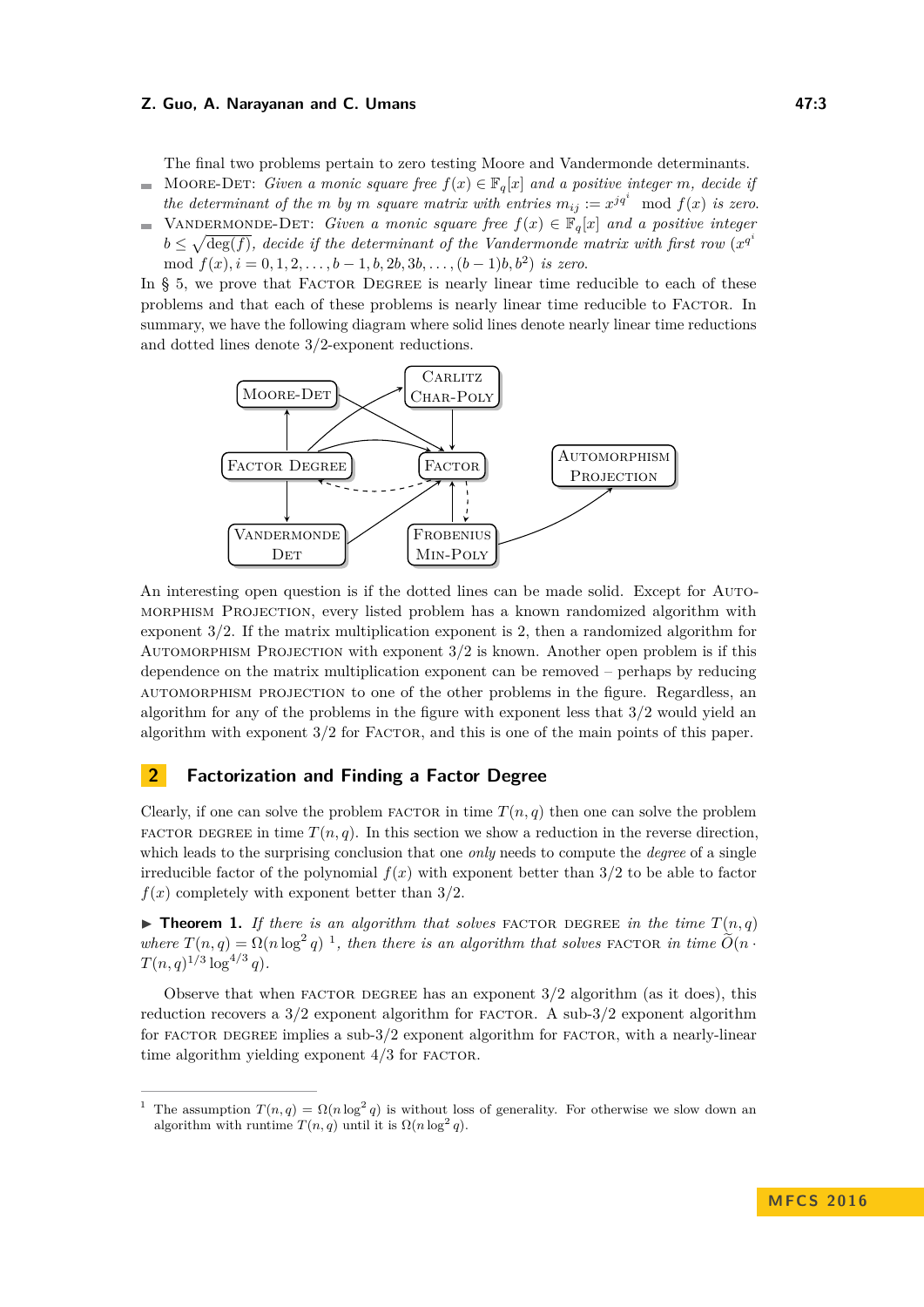#### **47:4 Problems Equivalent to Beating Exponent 3/2 for Polynomial Factorization**

**Proof.** We are given a monic, square-free polynomial  $f(x) \in \mathbb{F}_q[x]$  of degree *n*. Let  $g(x)$ be the product of irreducible factors of  $f(x)$  with degrees at most  $t$  (for a parameter  $t$  to be chosen later). If  $s(x)$  is defined as  $s(x) = \prod_{i=1}^{t} (x^{q^i} - x)^{a_i}$ , for some positive integers  $a_1, a_2, \ldots, a_t$ , then we have that  $g(x) = \gcd(s(x), f(x))$ . Using fast modular composition [\[13\]](#page-12-0) and the method of Kaltofen-Shoup [\[12\]](#page-12-1), we can compute  $s(x) \mod f(x)$  in time  $\widetilde{O}(n\sqrt{t}\log^2 q)$ time. We then proceed to factor  $g(x)$  completely, using the Kedlaya-Umans implementation of the Kaltofen-Shoup algorithm. The bottleneck in this algorithm is computing the splitting polynomials, which are all polynomials of the form of  $s(x)$ , with *i* ranging from 1 up to  $t' \leq t$ . This portion of the algorithm runs in time  $\widetilde{O}(n\sqrt{t}\log^2 q)$  and factors  $g(x)$  completely.

Now we invoke the algorithm to solve FACTOR DEGREE, on input  $f(x)/g(x)$ . Upon finding the degree *d* of an irreducible factor, we compute  $gcd(x^{q^d} - x \mod f(x), f(x))$  to split off the factors with that degree. We then repeat. The number of repetitions is bounded by  $n/t$ , since each irreducible factor of  $f(x)/g(x)$  has degree at least *t*. Each repetition takes time  $T(n,q) + \widetilde{O}(n \log^2 q)$ . Thus this portion of the algorithm runs in time  $\widetilde{O}(n/t\cdot(T(n,q)+n\log^2 q)) = \widetilde{O}(n/t\cdot T(n,q))$ . Finally we factor completely using equal-degree factorization which takes  $\widetilde{O}(n \log^2 q)$  time. Optimizing, we set  $t = (T(n,q)/\log^2 q)^{2/3}$ , and the overall running time becomes  $\widetilde{O}(n \cdot T(n,q)^{1/3} \log^{4/3} q)$  for each of the two stages, and hence in total as well.

## <span id="page-3-0"></span>**3 Factoring and Minimal Polynomial of Frobenius**

For a monic square free  $f(x)$ , let  $g(\lambda) \in \mathbb{F}_q[\lambda]$  denote the minimal polynomial of the  $q^{th}$ power Frobenius endomorphism  $\sigma : \mathbb{F}_q[x]/(f(x)) \to \mathbb{F}_q[x]/(f(x))$ . That is,  $q(\lambda)$  is the unique nonzero monic polynomial of least degree such that the endomorphism  $g(\sigma)$  on  $\mathbb{F}_q[x]/(f(x))$ is zero. The problem FROBENIUS MIN-POLY is to determine  $g(\lambda)$  given  $f(x)$ . Since  $g(\lambda)$  is the least common multiple of  $\lambda^d - 1$  as *d* runs through the degrees of the irreducible factors of  $f(x)$ , FROBENIUS MIN-POLY is nearly linear time reducible to FACTOR. In this section, we conversely prove that FACTOR is  $3/2$ -exponent reducible to FROBENIUS MIN-POLY.

Let FrobMinPoly be an oracle that solves FROBENIUS MIN-POLY. We present an algorithm Factor that invokes FrobMinPoly and solves FACTOR. For  $k \in \mathbb{N}^+$ , denote by  $\Phi_k$ the *k*th cyclotomic polynomial over  $\mathbb{F}_q$ . Write  $\phi(\cdot)$  for the Euler totient function.

<span id="page-3-1"></span>**Algorithm 1** Factor( $f(x)$ )

**Input:** Monic square free polynomial  $f(x) \in \mathbb{F}_q[x]$  of degree *n*.

**Output:** Monic irreducible factors of  $f(x)$ .

#### **Oracle:** FrobMinPoly

- 1: Using [\[13\]](#page-12-0), output and remove all monic irreducible factors of  $f(x)$  of degree at most  $n^{2/3}$ . If at most one irreducible factor of degree greater than  $n^{2/3}$  remains, output and exit.
- 2:  $g(\lambda) \leftarrow \text{FrobMinPoly}(f(x)).$
- 3: Perform square free factorization on  $g(\lambda)$ , and then run Factor recursively on the outputs to obtain the list of monic irreducible factors  $q_1(\lambda), \ldots, q_m(\lambda)$  of  $q(\lambda)$ .
- 4: Run Find  $T(g_1(\lambda), \ldots, g_m(\lambda))$  computing the set  $T := \{k : p \nmid k \text{ and } \Phi_k(\lambda) | g(\lambda) \}$  as well as  $m_k$ , the multiplicity of  $\Phi_k(\lambda)$  in  $g(\lambda)$ , for each  $k \in T$ .
- 5: Compute  $S := \{ kp^e : k \in T, 0 \le e \le \log_p m_k \}.$
- 6: **for each**  $s \in S$  greater than  $n^{2/3}$ , set  $f_s(x) \leftarrow \gcd(f(x), x^{q^s} x \mod f(x))$ ,  $f(x) \leftarrow$  $f(x)/f_s(x)$  and perform equal-degree factorization on  $f_s(x)$ .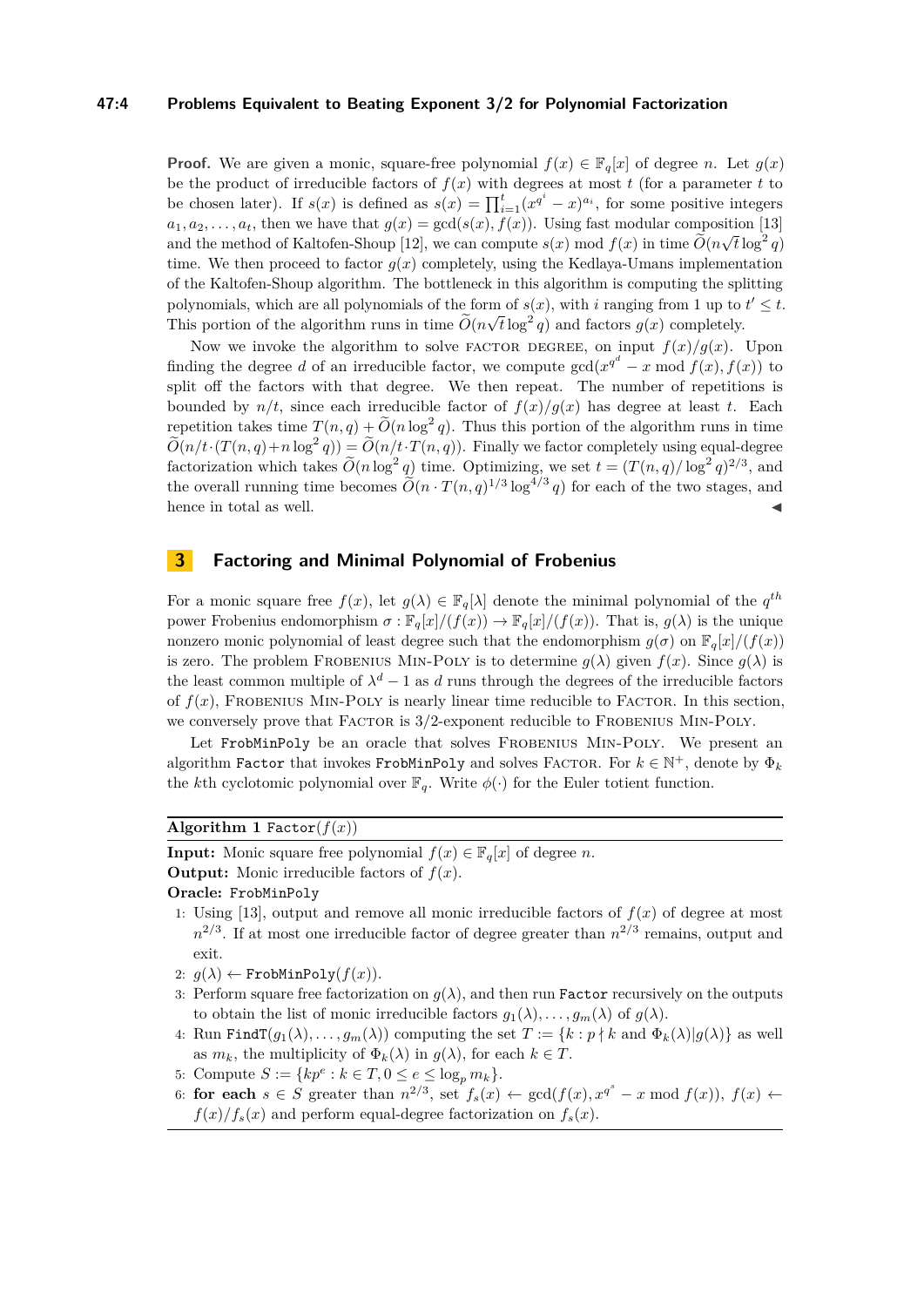#### **Z. Guo, A. Narayanan and C. Umans 47:5 47:5**

The algorithm begins by extracting all monic irreducible factors of degree at most  $n^{2/3}$ . After Line 1,  $f(x)$  only has large (at least  $n^{2/3}$ ) degree factors. Suppose  $d_1, d_2, \ldots, d_m$  are the degrees of the (remaining) monic irreducible factors of  $f(x)$ . Then the minimal polynomial  $g(\lambda) \in \mathbb{F}_q[\lambda]$  of the Frobenius acting on  $\mathbb{F}_q[x]/(f(x))$  is

$$
g(\lambda) = \text{lcm} \left( \lambda^{d_1} - 1, \dots, \lambda^{d_m} - 1 \right).
$$

In particular, the cyclotomic polynomials  $\Phi_{d_1}(\lambda), \ldots, \Phi_{d_m}(\lambda)$  divide  $g(\lambda)$  and the factorization of  $g(\lambda)$  contains information about  $d_1, d_2, \ldots, d_m$ . We devise a novel procedure to infer  $d_1, d_2, \ldots, d_m$  efficiently.

On Line 2,  $g(\lambda)$  is computed by invoking FrobMinPoly. To infer  $d_1, d_2, \ldots, d_m$ , we seek the factorization of  $g(\lambda)$ . To this end, a key idea is to factor  $g(\lambda)$  recursively on Line 3 and obtain a list  $g_1(\lambda), g_2(\lambda), \ldots, g_m(\lambda)$  of its monic irreducible factors. Since  $f(x)$  is not irreducible at this point,  $g(\lambda)$  has degree strictly less than  $f(x)$  and the algorithm runs to completion.

Then we use a procedure  $\text{FindT}(g_1(\lambda), \ldots, g_m(\lambda))$  to compute the set *T* and integers  $m_k$ as defined on Line 4. This step is the most technical part of the algorithm, and we defer its description and analysis to the next subsection, where we prove the following theorem:

<span id="page-4-0"></span>**Find Theorem 2.** Find  $T(g_1(\lambda), \ldots, g_m(\lambda))$  *can be implemented to run in*  $\tilde{O}(n \log q)$  *time.* 

Once *T* is known, to compute *S* on Line 5 is straightforward. The following lemma shows that *S* indeed contains  $d_1, d_2, \ldots, d_m$ .

▶ **Lemma 3.**  $d_1, d_2, ..., d_m \in S$ .

**Proof.** Consider an arbitrary  $d \in \{d_1, d_2, \ldots, d_m\}$  and write it as  $d = kp^e$  with  $p \nmid k$ . By definition  $(\lambda^d - 1)|g(\lambda)$ . Since  $\lambda^d - 1 = (\lambda^k - 1)^{p^e}$  and  $\lambda^k - 1 = \prod_{k_0|k} \Phi_{k_0}(\lambda)$ ,  $\Phi_k(\lambda)$  is a factor of  $g(\lambda)$  with multiplicity at least  $p^e$ . So  $k \in T$  and  $m_k \geq p^e$ , implying  $d = kp^e \in S$ .

To conclude, by Line 6, all the irreducible factors of  $f(x)$  are indeed output.

 $\triangleright$  **Theorem 4.** *Suppose the oracle* FrobMinPoly *runs in time*  $T(n, q)$  *which is monotone in n* and *q*. Then Factor *factors a degree-n polynomial in*  $\widetilde{O}(T(n,q) + n^{4/3} \log^2 q)$  *time.* 

**Proof.** We first analyze the running time of each step except the recursive call. Line 1 can be implemented in  $\widetilde{O}(n^{4/3} \log^2 q)$  time using the baby-step-giant-step strategy [\[12,](#page-12-1) [13\]](#page-12-0). The oracle FrobMinPoly on Line 2 runs in time  $T(n, q)$ . The set *T* on Line 4 could be found in time  $O(n \log q)$  by Theorem [2.](#page-4-0) Since  $\prod_{k \in T} \Phi_k(\lambda)^{m_k}$  divides  $g(\lambda)$ , we have  $\sum_{k \in T} m_k \phi(k) \le$  $deg(g(\lambda)) \leq n$ . Hence  $|T| \leq n$  and  $m_k \leq n$  for all  $k \in T$ , implying *S* on Line 5 could be computed in time  $O(n)$ . Further,

$$
\sum_{s \in S} s \leq \sum_{k \in T, 0 \leq e \leq \log_p m_k} kp^e \leq \log n \sum_{k \in T} km_k \leq O(\log \log n) \cdot \log n \sum_{k \in T} m_k \phi(k) = \widetilde{O}(n)
$$

where we use  $k/\phi(k) = O(\log \log k)$  [\[19\]](#page-12-14) and  $\sum_{k \in T} m_k \phi(k) \leq n$ . Hence the number of  $s \in S$ greater than  $n^{2/3}$  is at most  $(\sum_{s \in S} s)/n^{2/3} = \widetilde{O}(n^{1/3})$ . For each  $s \in S$ , Computing  $f_s(x)$ takes  $\widetilde{O}(n \log^2 q)$  time for each  $s \in S$  [\[13\]](#page-12-0) and hence  $\widetilde{O}(n^{4/3} \log^2 q)$  time in total. Equal degree factorization on Line 6 takes  $\widetilde{O}(n \log^2 q)$  time in total.

Let  $d_{\text{max}}(f(x))$  denote the maximal degree of the irreducible factors of  $f(x)$ . We claim that  $d_{\text{max}}(f(x))$  shrinks by at least a factor of two every two recursive calls. It implies that the recursive tree has depth no more than  $O(\log n)$ , so the total running time is bounded by  $O(\log n) \cdot (T(n,q) + \widetilde{O}(n^{4/3} \log^2 q)) = \widetilde{O}(T(n,q) + n^{4/3} \log^2 q)$ , as desired.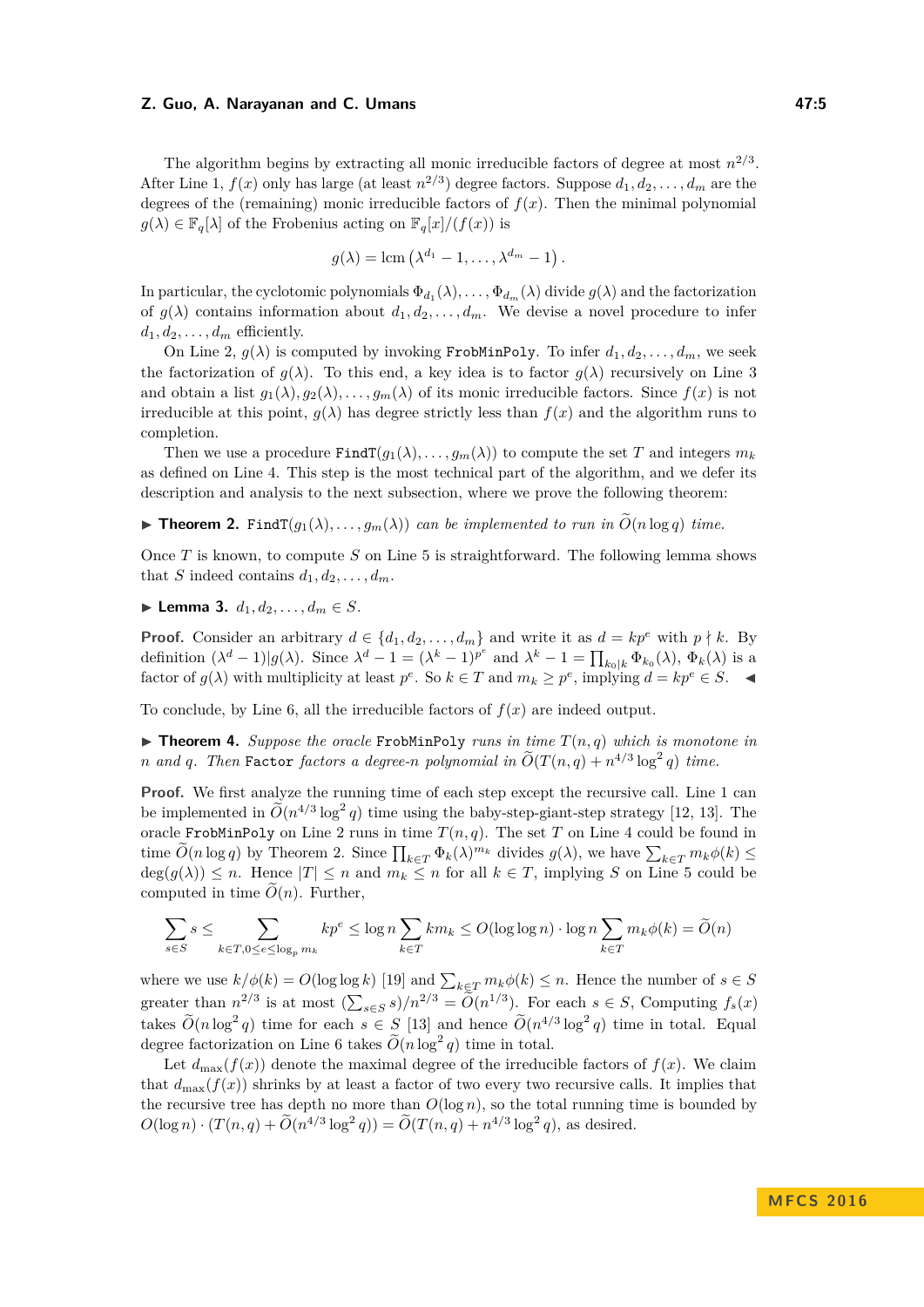#### **47:6 Problems Equivalent to Beating Exponent 3/2 for Polynomial Factorization**

Consider an irreducible factor  $g_0(\lambda)$  of  $g(\lambda)$ . We know  $g_0(\lambda)$  divides  $\lambda^k - 1 = \prod_{k_0|k} \Phi_{k_0}(\lambda)$ for a positive integer *k* corresponding to some degree *k* irreducible factor  $f_0(x)$  of  $f(x)$ . If  $g_0(\lambda)$  divides  $\Phi_{k_0}(\lambda)$  for some proper divisor  $k_0$  of  $k$ , we have  $\deg(g_0(\lambda)) \leq \phi(k_0) \leq k_0 \leq k/2$ . Likewise, if  $g_0(\lambda)$  is a proper irreducible factor of  $\Phi_k(\lambda)$ , we have  $\deg(g_0(\lambda)) \leq \phi(k)/2 \leq k/2$ as well. So assume  $g_0(\lambda) = \Phi_k(\lambda)$ . Suppose  $k = \prod_{\ell} \ell^{e_{\ell}}, \ell$  running over prime divisors of *k*. Then  $\phi(k) = \prod_{\ell} (\ell - 1)\ell^{e_{\ell}-1}$ . If *k* is even, we have  $e_2 \geq 1$  implying  $\deg(g_0(\lambda)) = \phi(k) \leq k/2$ (since for  $\ell = 2$ ,  $(\ell - 1)\ell^{e_{\ell}-1} = \ell^{e_{\ell}}/2$ ). If k is odd,  $\deg(g_0(\lambda)) = \phi(k) = \prod_{\ell} (\ell - 1)\ell^{e_{\ell}-1}$  is even. The argument above applied to  $g_0(\lambda)$  and  $g(\lambda)$  in place of  $f_0(x)$  and  $f(x)$  shows that the degree shrinks by at least a factor of two in the next recursive call. The claim follows.  $\blacktriangleleft$ 

I Remark. One may easily check that the same algorithm and analysis also work if the polynomial  $g(\lambda)$  computed by the oracle is the *characteristic polynomial* of the Frobenius endomorphism instead of the minimal polynomial. The only difference is that  $g(\lambda)$  is the product of  $\lambda^{d_1} - 1, \ldots, \lambda^{d_m} - 1$  rather than their lcm.

# **3.1 Computing the Set** *T*

We next devise a nearly linear time procedure to implement FindT. It relies on solutions to the following two problems: (1) finding all irreducible factors of  $\Phi_k(\lambda)$  over  $\mathbb{F}_q$  from a single irreducible factor  $g_0(\lambda)$  and (2) finding the corresponding integer k. We deal with these two problems individually before describing FindT.

# **3.1.1 Finding the irreducible factors of** Φ*k*(*λ*)

Let  $k \in [1, n]$  be an integer coprime to p. Our goal is to find all the irreducible factors of  $\Phi_k(\lambda)$  over  $\mathbb{F}_q$  from a single irreducible factor  $g_0(\lambda)|\Phi_k(\lambda)$ . To achieve it, we need to know how  $\Phi_k(\lambda)$  factorizes over  $\mathbb{F}_q$ .

# **3.1.1.1 Factorization of**  $\Phi_k(\lambda)$  over  $\mathbb{F}_q$ .

As *k* is coprime to *p*, there are  $\phi(k)$  distinct primitive *k*th roots of unity in  $\overline{\mathbb{F}}_q$  which are exactly the roots of  $\Phi_k(\lambda)$ . Denote this set of roots by  $\mu_k$ . Let *G* be the abelian group  $(\mathbb{Z}/k\mathbb{Z})^{\times}$  of order  $\phi(k)$ . For  $d \in \mathbb{Z}$ , we write  $\bar{d}$  for the image of  $d$  in  $\mathbb{Z}/k\mathbb{Z}$ . The group  $G$ acts on  $\mu_k$  such that  $\bar{d} \in G$  sends any  $\theta \in \mu_k$  to  $\theta^d$ . This is a regular action, meaning that for fixed  $\theta \in \mu_k$ , the map  $\bar{d} \mapsto \theta^d$  is a bijection between *G* and  $\mu_k$ . As *p* is coprime to *k*, we have  $\bar{q} \in G$ . Let  $G_0 = \langle \bar{q} \rangle \subseteq G$  and  $s = [G : G_0]$ . Restrict the *G*-action on  $\mu_k$  to a  $G_0$ -action. Then  $\mu_k$  is partitioned into *s* distinct  $G_0$ -orbits represented by  $\theta_1, \ldots, \theta_s \in \mu_k$ . It is well-known that the factorization of  $\Phi_k(\lambda)$  over  $\mathbb{F}_q$  is then determined in the following way:

<span id="page-5-0"></span>**Example 5.** *Under the notations above,*  $\Phi_k(\lambda)$  *has a irreducible factors*  $g_1(\lambda), \ldots, g_s(\lambda)$ *over*  $\mathbb{F}_q$  *corresponding to the*  $G_0$ -*orbits*  $G_0\theta_1, \ldots, G_0\theta_s$  *of*  $\mu_k$  *in the sense that the set of roots of*  $g_i(\lambda)$  *is exactly*  $G_0\theta_i$ *.* 

**Proof.** Let  $g(\lambda)$  be an irreducible factor of  $\Phi_k(\lambda)$  over  $\mathbb{F}_q$  and  $\theta \in \mu_k$  be a root of  $g(\lambda)$ . Then  $\mathbb{F}_q[\theta]$  is Galois over  $\mathbb{F}_q$  with the Galois group generated by the Frobenius map  $a \mapsto a^q$ . So  $a \in \mathbb{F}_q[\theta]$  is a root of  $g(\lambda)$  if and only if  $a^q$  is a root of  $g(\lambda)$ . Therefore  $G_0\theta$  is the set of roots of  $g(\lambda)$  and the lemma follows.

From now on we fix a root  $\theta \in \mu_k$  of the given irreducible factor  $g_0$  of  $\Phi_k$ . For any subgroup  $H \subseteq G$  containing  $G_0$ , the *G*-action on  $\mu_k$  restricts to an *H*-action. The *H*-orbit *Hθ* is partitioned into a disjoint union of  $G_0$ -orbits and hence corresponds to a subset *L* of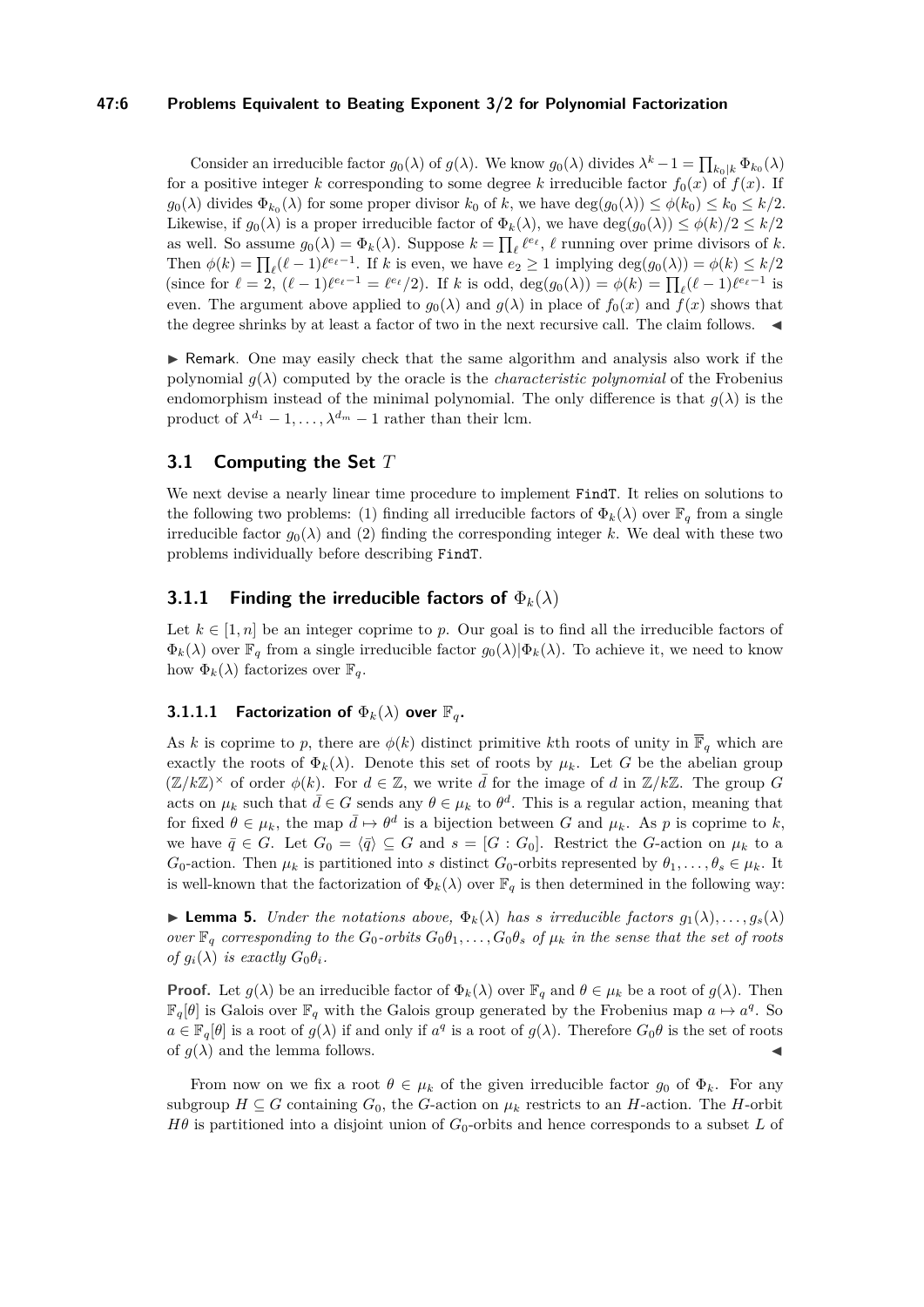#### **Z. Guo, A. Narayanan and C. Umans 47:7 47:7**

irreducible factors of  $\Phi_k(\lambda)$  by Lemma [5.](#page-5-0) Note that *L* also determines *H*:  $h \in G$  lies in *H* if and only if the minimal polynomial of  $h\theta$  over  $\mathbb{F}_q$  is in *L*. We say *L* is *associated with* the subgroup *H*.

We need an auxiliary procedure  $\text{FindOrder}(\ell, L)$  to find the order of  $H\bar{\ell}$  in  $G/H$ .

<span id="page-6-0"></span> $\triangleright$  **Lemma 6.** *There exists a procedure* FindOrder( $\ell, L$ ) *that takes an integer*  $\ell$  *and the set L* associated with *H*, and returns the following result: if  $\overline{\ell} \in G = (\mathbb{Z}/k\mathbb{Z})^{\times}$ , it returns the *order of*  $H\bar{\ell}$  *in*  $G/H$ *, i.e. the smallest*  $e > 1$  *for which*  $\bar{\ell}^e \in H$ *. Otherwise it returns zero. Moreover* FindOrder $(\ell, L)$  *could be implemented in time*  $O(\phi(k) \log q)$ *.* 

See the full version of this paper [\[10\]](#page-12-15) for the proof of Lemma [6](#page-6-0) and the description of Find $\text{Order}(\ell, L)$ .

We use a randomized procedure  $FindCyclotomic(g_0(\lambda), n)$  to find all irreducible factors of  $\Phi_k(\lambda)$  over  $\mathbb{F}_q$ . Here  $g_0(\lambda)$  is one irreducible factor of  $\Phi_k(\lambda)$  and *n* is the degree of the polynomial  $f(x)$ .<sup>[2](#page-6-1)</sup>

**Algorithm 2** FindCyclotomic( $g_0(\lambda), n$ )

**Input:** Irreducible factor  $g_0(\lambda)$  of  $\Phi_k(\lambda)$  over  $\mathbb{F}_q$  and degree *n* of  $f(x)$ **Output:** The list of irreducible factors of  $\Phi_k(\lambda)$  over  $\mathbb{F}_q$ 1:  $L \leftarrow \{g_0(\lambda)\}\$ 2: **for** *t* **from** 1 **to**  $N = |c \log n \log \log n|$  **do**  $c > 0$  *is a large enough constant* 3: Pick an integer  $\ell \in [1, n]$  at random 4:  $e \leftarrow \text{FindOrder}(\ell, L)$ 5: **for each**  $h(\lambda) \in L$  **do** 6:  $r_0 \leftarrow \lambda \mod h(\lambda) \in \mathbb{F}_q[\lambda]/(h(\lambda)), r_i \leftarrow r_{i-1}^{\ell} \text{ for } i = 1, \ldots, e-1$ 7: Let  $f_i(\lambda)$  be the minimal polynomial of  $r_i$  over  $\mathbb{F}_q$  for  $i = 1, \ldots, e-1$ 8: Add  $f_1(\lambda), \ldots, f_{e-1}(\lambda)$  to *L* 9: **end for** 10: **end for** 11: **return** *L*

The procedure FindCyclotomic $(g_0(\lambda), n)$  maintains a subset *L* of irreducible factors of  $\Phi_k(\lambda)$  associated with some subgroup of *G* containing  $G_0$ . Initially  $L = \{q_0(\lambda)\}\)$ , associated with  $H_0 := G_0$ . We claim:

<span id="page-6-2"></span>**► Lemma 7.** Suppose *L* is associated with  $H_{i-1}$  at the beginning ith execution of the outer *loop of* FindCyclotomic( $g_0(\lambda), n$ ). Then at the end of the *i*th execution, the set *L* is associated *with a subgroup*  $H_i \supseteq H_{i-1}$ . Moreover,  $H_i = H_{i-1}$  if  $\overline{\ell} \notin G$  in the *i*th execution of the outer *loop. Otherwise*  $H_i = H_{i-1}\langle \bar{\ell} \rangle$ *.* 

**Proof.** If  $\ell \notin G$  in the *i*th execution of the outer loop, then *e* is set to zero by Lemma [6](#page-6-0) and the claim is trivial. So assume  $\ell \in G$  and let  $H = H_{i-1}\langle \overline{\ell} \rangle$ . Then *e* is the order of  $H_{i-1}\overline{\ell}$  in  $H/H_{i-1}$  by Lemma [6,](#page-6-0) or  $[H:H_{i-1}]$ . Suppose the irreducible factors in *L* at the beginning of the *i*th execution correspond to distinct  $G_0$ -orbits  $G_0\theta_1, \ldots, G_0\theta_m$  whose union is the *H*<sub>*i*</sub>−1</sub>-orbit *H*<sub>*i*</sub><sup>−1</sup>*θ*, *m* = [*H*<sub>*i*</sub>−1</sub> : *G*<sub>0</sub>]. The inner loop enumerates  $G_0\theta_j$ , and for each of them, adds the irreducible factor corresponding to  $G_0 \theta_j^{\ell^s}$  to *L*,  $s = 1, \ldots, e-1$ . Note that the union of these  $G_0$ -orbits  $G_0 \theta_j^{\ell^s} = G_0 \bar{\ell}^s \theta_j = \bar{\ell}^s G_0 \theta_j$  where  $1 \leq j \leq m, 0 \leq s \leq e-1$  equals

<span id="page-6-1"></span><sup>&</sup>lt;sup>2</sup> The argument *n* is only used on Line 2 and 3 to control the number of repetitions and the range of  $\ell$ , which is related to the error probability.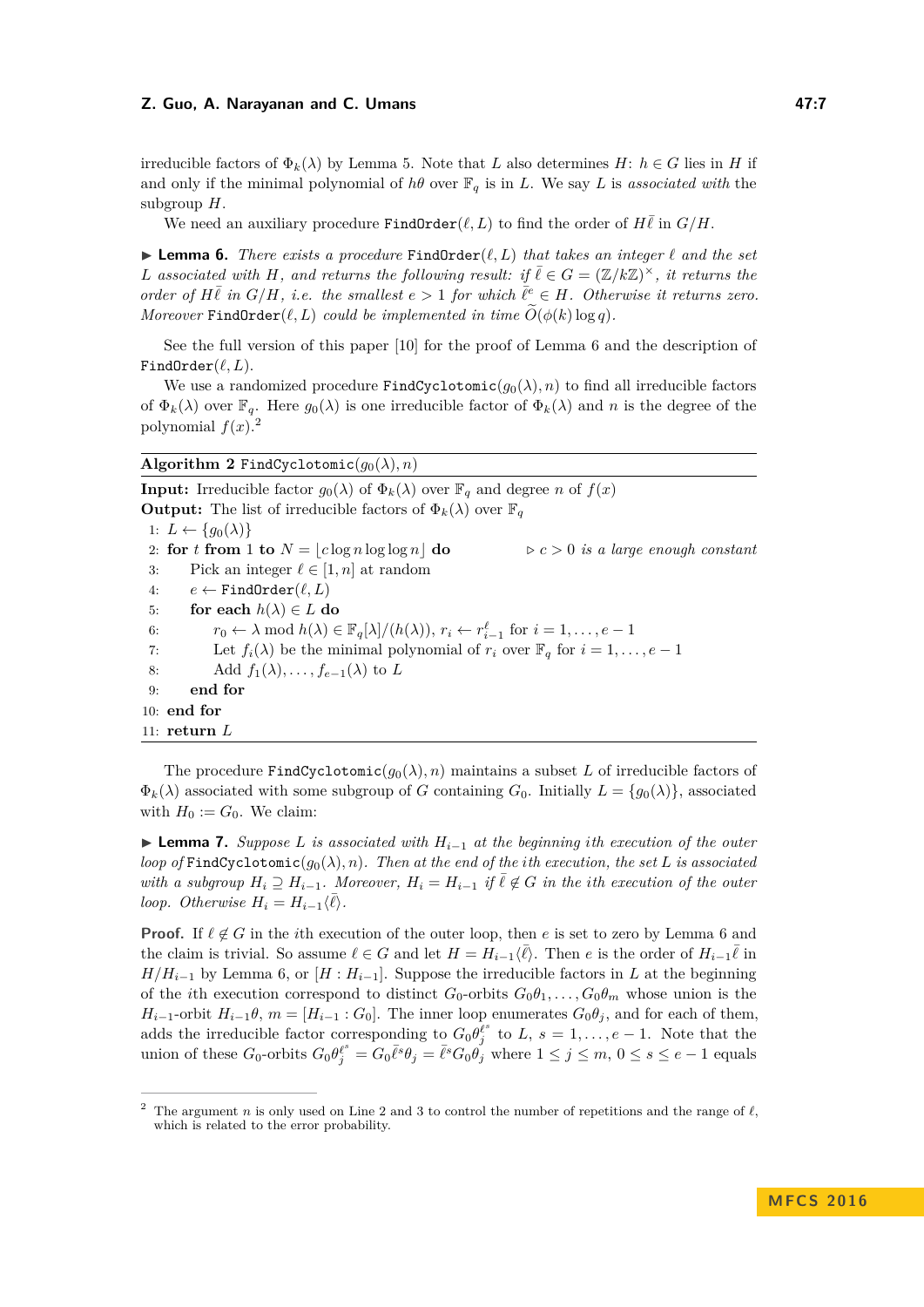#### **47:8 Problems Equivalent to Beating Exponent 3/2 for Polynomial Factorization**

the union of  $H_{i-1}$ -orbits  $\bar{\ell}^s H_{i-1} \theta_j$ , which equals the *H*-orbit  $H\theta$ . And these  $G_0$ -orbits are all distinct since the number of them is  $me = [H : G_0]$ . So *L* is associated with *H* at the end of the *i*th execution of the outer loop.

<span id="page-7-1"></span>**I Lemma 8.** *The procedure* FindCyclotomic( $g_0(\lambda), n$ ) *returns a set L associated with*  $H_N \subseteq G$ *. And*  $H_N = G$  *with probability* 1 – poly(*n*) *in which case L contains all irreducible factors of*  $\Phi_k(\lambda)$  *over*  $\mathbb{F}_q$ *. Moreover* FindCyclotomic( $g_0(\lambda), n$ ) *could be implemented in time*  $O(\phi(k) \log q)$ .

**Proof.** We want to show  $H_N = G$  with probability  $1 - \text{poly}(n)$ . By Lemma [6](#page-6-0) and Lemma [7,](#page-6-2) it is equivalent to showing the set of  $\ell \in G$  generates *G*. Identify *G* with a product of at most  $\log |G| \leq \log n$  primary cyclic groups  $C_i$  whose orders are coprime to each other. We only need to show the the set of holomorphic images of  $\overline{\ell} \in G$  generates  $C_i$  for each *i* with probability  $1 - \text{poly}(n)$  and then apply the union bound.

So fix one such  $C_i$  and let  $m = |C_i|$ . Then  $\phi(m)$  out of the  $m$  elements in  $C_i$  are generators of  $C_i$ . Let  $\alpha$  be the probability that the holomorphic image of  $\overline{\ell}$  is among these  $\phi(m)$  elements, where  $\ell$  is randomly sampled from  $[1, n]$  as on Line 3. As m is a prime power, we have  $\phi(m) \geq m/2$ . Therefore

$$
\alpha \ge \frac{\lfloor n/k \rfloor}{n} \cdot \frac{\phi(m)}{m} \cdot |G| = \Omega(\phi(k)/k) = \Omega(1/\log \log k)
$$

where we use  $k/\phi(k) = O(\log \log k)$  [\[19\]](#page-12-14). So for sufficiently large  $N = |c \log n \log \log n|$ , the claim holds with probability  $1 - \text{poly}(n)$ .

Then we analyze the running time: Line 4 runs in time  $O(\phi(k) \log q)$  by Lemma [6.](#page-6-0) Line 7 could be implemented in time  $\tilde{O}(|G_0| \log q)$  [\[13,](#page-12-0) [20\]](#page-12-16). And Line 3–9 runs in time |*L*| · max{ $e$ , 1} ·  $\tilde{O}(|G_0| \log q)$ . This is bounded by  $\tilde{O}(\phi(k) \log q)$  since  $|L| = [H_{i-1} : G_0]$ ,  $\max\{e, 1\} = [H_i : H_{i-1}],$  and  $|G| = \phi(k)$ . As  $N = \Theta(\log n \log \log n)$ , the total running time is bounded by  $O(\phi(k) \log q)$ .

#### **3.1.2 Finding the integer** *k*

Another problem we need to solve is finding the integer k given an irreducible factor  $g_0(\lambda)$  of  $\Phi_k(\lambda)$  over  $\mathbb{F}_q$ . Using the procedure FindCyclotomic( $g_0(\lambda)$ ), we could find all the irreducible factors of  $\Phi_k(\lambda)$  and hence  $\Phi_k(\lambda)$  itself. The degree  $d := \deg(\Phi_k(\lambda)) = \phi(k)$  is hence also known. If  $|\phi^{-1}(d)|$  is small, we could find *k* by enumerating  $k_0 \in \phi^{-1}(d)$  and checking if  $\Phi_{k_0}(\lambda) = \Phi_k(\lambda)$ . However, Erdős [\[9\]](#page-12-17) showed that for some constant  $c > 0$ , there are infinitely many integers *d* for which  $|\phi^{-1}(d)| \geq d^c$ . So this approach is not affordable in general. Based on more sophisticated ideas, we show that it is possible to find *k* efficiently:

<span id="page-7-0"></span>**Lemma 9.** *There exists a procedure* Findk $(d, g_0(\lambda))$  *that takes an integer*  $d > 0$  *dividing*  $\phi(k)$  *and an irreducible factor*  $g_0(\lambda)$  *of*  $\Phi_k(\lambda)$ *, and returns a positive integer*  $k_0|k$  *in time*  $O(\phi(k) \log q)$ *. Moreover*  $k_0 = k$  *if*  $d = \phi(k)$ *.* 

See the full version of this paper [\[10\]](#page-12-15) for the proof of Lemma [9](#page-7-0) and the description of Findk $(d, g_0(\lambda))$ .

#### **3.1.3 Finding the set** *T*

Now we are ready to describe the procedure  $\text{FindT}(g_1(\lambda), \ldots, g_m(\lambda))$ :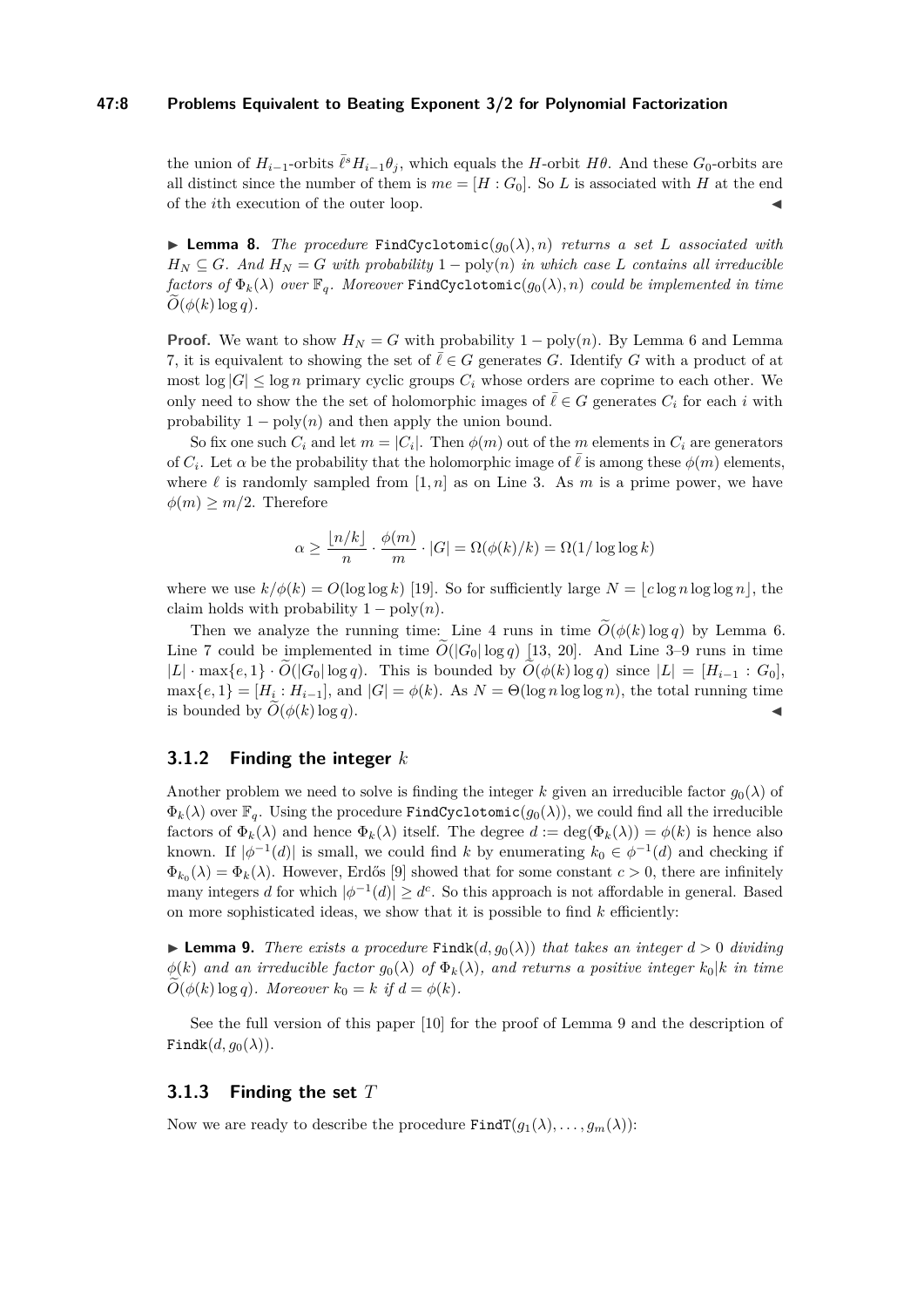**Algorithm 3** FindT $(g_1(\lambda), \ldots, g_m(\lambda))$ 

**Input:** The irreducible factors  $g_1(\lambda), \ldots, g_m(\lambda)$  of  $g(\lambda)$  over  $\mathbb{F}_q$ **Output:** The set *T* and multiplicities  $m_k$  for each  $k \in T$ 1:  $L_0 \leftarrow \{g_1(\lambda), \ldots, g_m(\lambda)\}\$ as a multi-set and  $T \leftarrow \emptyset$ 2: **repeat** 3: Pick an arbitrary element  $q_0(\lambda) \in L_0$ 4:  $L \leftarrow \text{FindCyclotomic}(q_0(\lambda))$ 5:  $h(\lambda) \leftarrow \prod_{f_i(\lambda) \in L} f_i(\lambda), d \leftarrow \deg(h(\lambda))$ 6:  $k_0 \leftarrow \text{Findk}(d, g_0)$ 7: **if**  $h(\lambda)|\lambda^{k_0} - 1$  **then** 8: **if**  $k_0 \notin T$  then  $m_{k_0} \leftarrow 0$ 9:  $T \leftarrow T \cup \{k_0\}, m_{k_0} \leftarrow m_{k_0} + 1$ 10:  $L_0 \leftarrow L_0 - L$ 11: **end if** 12: **until**  $L_0 = \emptyset$ 13: **return** *T*

**Find Theorem 10** (Theorem [2](#page-4-0) restated). Find  $T(q_1(\lambda), \ldots, q_m(\lambda))$  *computes the set T* and *multiplicities*  $m_k$  *as defined in Algorithm [1,](#page-3-1) Line 4. Moreover it halts in time*  $\hat{O}(n \log q)$  *with probability*  $1 - 1/\text{poly}(n)$ *.* 

**Proof.** The algorithm picks  $g_0(\lambda)$  from  $L_0$ , calls FindCyclotomic to find a list  $L \subseteq L_0$  that almost surely contains all the irreducible factors of  $\Phi_k(\lambda)$ , and remove these factors from  $L_0$ . It repeats these steps until  $L_0$  is empty. Each time it also determines the integer  $k$  using Findk, adds it to *T* and updates *mk*.

Note that with small probability, the list *L* returned by FindCyclotomic may not contain all the irreducible factors, in which case it is associated with a proper subgroup  $H_N \subseteq G$  (c.f. Lemma [8\)](#page-7-1). In any case we have  $\deg(h(\lambda))|\phi(k)$  and therefore by Lemma [9,](#page-7-0) the integer  $k_0$ returned by Findk divides *k*. We verify that  $k = k_0$  on Line 7:  $h(\lambda)|(\lambda^{k_0} - 1)$  if and only if  $k|k_0$  if and only if  $k = k_0$  since we know  $k_0|k$ . And if we find  $k \neq k_0$  we do nothing in that round. The correctness of the algorithm is then straightforward.

For the running time, note that each round runs in time  $O(\phi(k) \log q)$  by Lemma [8](#page-7-1) and Lemma [9,](#page-7-0) and then factors of total degree  $\phi(k)$  are removed from  $L_0$  with probability  $1 - 1/\text{poly}(n)$ . So with probability  $1 - 1/\text{poly}(n)$ , the total running time is bounded by  $\sum_{i=1}^{m} \widetilde{O}(\deg(g_i(\lambda)) \log q) = \widetilde{O}(n \log q).$ 

# <span id="page-8-0"></span>**4 Polynomial Factorization Using Carlitz Modules**

We next establish connections between polynomial factorization and the Carlitz action. We prove two nearly linear reductions, namely Factor Degree to Carlitz Char-Poly and CARLITZ CHAR-POLY to FACTOR. The former reduction requires that the characteristic p of  $\mathbb{F}_q$  is larger than the number of irreducible factors.

# **4.1 Carlitz Modules**

Let *A* be an  $\mathbb{F}_q[x]$ -algebra. For  $f(x) \in \mathbb{F}_q[x]$  and  $\alpha \in A$ ,  $f(x)\alpha$  is understood to be the result of the  $\mathbb{F}_q[x]$  action of  $f(x)$  on  $\alpha$  in *A*. Let  $\sigma: A \longrightarrow A$  and  $\tau: A \longrightarrow A$  denote the  $q^{th}$  power Frobenius endomorphism and the multiplication by *x* endomorphism respectively. That is,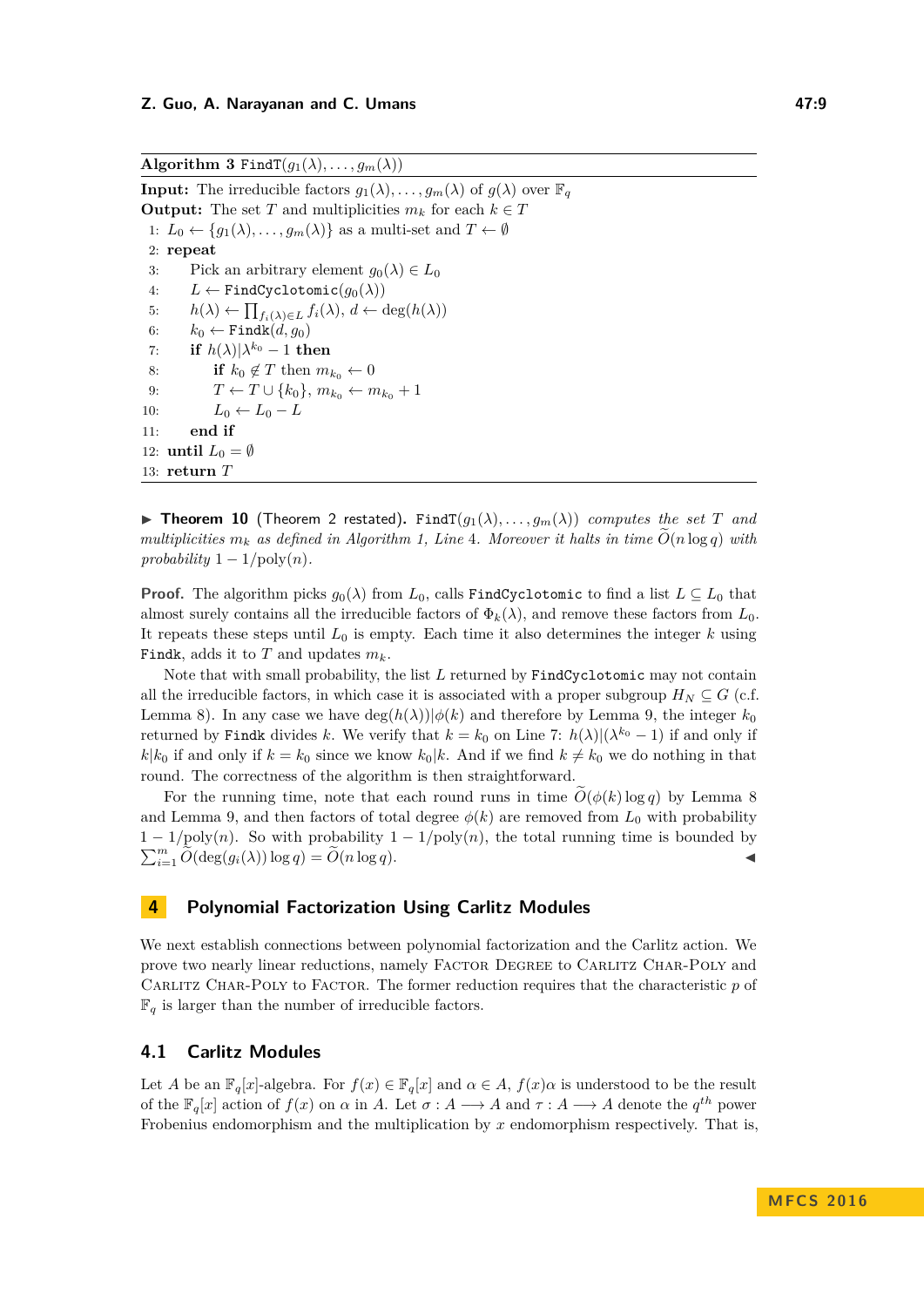#### **47:10 Problems Equivalent to Beating Exponent 3/2 for Polynomial Factorization**

 $\forall \alpha \in A, \sigma(\alpha) = \alpha^q$  and  $\tau(\alpha) = x\alpha$ . In [\[6,](#page-12-18) [7\]](#page-12-19), Carlitz endowed a new  $\mathbb{F}_q[x]$ -module structure on *A* by defining  $m(x) = \sum_{i} m_i x^i \in \mathbb{F}_q[x]$  to act on  $\alpha \in A$  as

$$
\rho_m(\alpha) := (m(\sigma + \tau))(\alpha) = \left(\sum_i m_i(\sigma + \tau)^i\right)(\alpha).
$$

In particular,  $\forall \alpha \in A$ ,  $\rho_x(\alpha) = \alpha^q + x\alpha$  and  $\forall u \in \mathbb{F}_q$ ,  $\rho_u(\alpha) = u\alpha$ . Let  $\rho(A)$  denote the  $\mathbb{F}_q[x]$ -module structure thus endowed to *A* by the Carlitz action. To factor a monic square free polynomial  $f(x)$ , we will concern ourselves with  $\rho(\mathbb{F}_q[x]/(f(x)))$ . Let  $\chi_f(x) \in \mathbb{F}_q[x]$ denote the characteristic polynomial of the  $\mathbb{F}_q$  linear transformation on  $\mathbb{F}_q[x]/(f(x))$  that takes  $\alpha \in \mathbb{F}_q[x]/(f(x))$  to  $\rho_x(\alpha)$ . Hence CARLITZ CHAR-POLY may be restated as

<span id="page-9-4"></span>**► Problem 11.** Given a monic square free  $f(x) \in \mathbb{F}_q[x]$ , compute  $\chi_f(x)$ .

By Lemma [12,](#page-9-0) knowledge of factorization of  $f(x)$  immediately yields  $\chi_f(x)$  in  $\tilde{O}(n \log q)$ time. Thus Problem CARLITZ CHAR-POLY is linear time reducible to FACTOR. We next reduce FACTOR DEGREE to CARLITZ CHAR-POLY.

### **4.2 Factor Degree Estimation using Carlitz Modules**

<span id="page-9-0"></span>► **Lemma 12.** *Let*  $f(x) = \prod_i f_i(x)$  *be a factorization of a monic square free*  $f(x) \in \mathbb{F}_q[x]$  *into monic irreducible polynomials . Then*  $\rho(\mathbb{F}_q[x]/(f(x))) \cong \bigoplus_i \mathbb{F}_q[x]/(f_i(x) - 1)$ *. In particular,*  $\chi_f(x) = \prod_i (f_i(x) - 1).$ 

**Proof.** By the Chinese remainder theorem,  $\mathbb{F}_q[x]/(f(x)) \cong \prod_i \mathbb{F}_q[x]/(f_i(x))$ 

<span id="page-9-1"></span>
$$
\Rightarrow \rho(\mathbb{F}_q[x]/(f(x))) \cong \rho\left(\prod_i \mathbb{F}_q[x]/(f_i(x))\right) \cong \bigoplus_i \rho\left(\mathbb{F}_q[x]/(f_i(x))\right). \tag{4.1}
$$

The final congruence holds since for every direct product  $C \cong A \times B$  of  $\mathbb{F}_q[x]$ -algebras, we have the corresponding direct sum  $\rho(C) \cong \rho(A) \oplus \rho(B)$  of  $\mathbb{F}_q[x]$ -modules [\[8\]](#page-12-20). For a monic irreducible  $q(x)$  ([\[8\]](#page-12-20)),

<span id="page-9-2"></span>
$$
\rho(\mathbb{F}_q[x]/(g(x))) \cong \mathbb{F}_q[x]/(g(x) - 1). \tag{4.2}
$$

Equation [4.1](#page-9-1) and [4.2](#page-9-2) together prove the lemma.

<span id="page-9-3"></span> $\blacktriangleright$  **Lemma 13.** If p does not divide the number of smallest degree factors of a monic square *free*  $f(x) \in \mathbb{F}_q[x]$ *, then the smallest irreducible factor degree of*  $f(x)$  *is* deg( $f(x)$ )−deg( $f(x)$ − *χ<sup>f</sup>* (*x*))*.*

**Proof.** Let  $f(x) = \prod_i f_i(x)$  be a factorization of a monic square free  $f(x) \in \mathbb{F}_q[x]$  into monic irreducible polynomials. Let  $d$  be the smallest degree of factors of  $f(x)$ . Then

$$
f(x) - \chi_f(x) = f(x) - \prod_i (f_i(x) - 1) = \sum_i \frac{f(x)}{f_i(x)} + (\text{terms of degree less than } \deg(f(x)) - d).
$$

The first equality is from Lemma [12.](#page-9-0) Since  $f(x)$  and  $f_i(x)$  are all monic and p does not divide the number of  $f_i(x)$  of degree *d*, the leading term of  $\sum_i (f(x)/f_i(x))$  is of degree  $deg(f(x)) - d$ . Therefore  $deg(f(x) - \chi_f(x)) = deg(f(x)) - d$  and the lemma follows.

Lemma [13](#page-9-3) reduces in nearly linear time FACTOR DEGREE (when restricted to p greater than the number of factors of  $f(x)$ ) to CARLITZ CHAR-POLY. To see this, given  $f(x)$ , we may call an algorithm that solves Problem [11](#page-9-4) to obtain  $\chi_f(x)$  and output deg( $f(x)$ )−deg( $f(x) - \chi_f(x)$ ).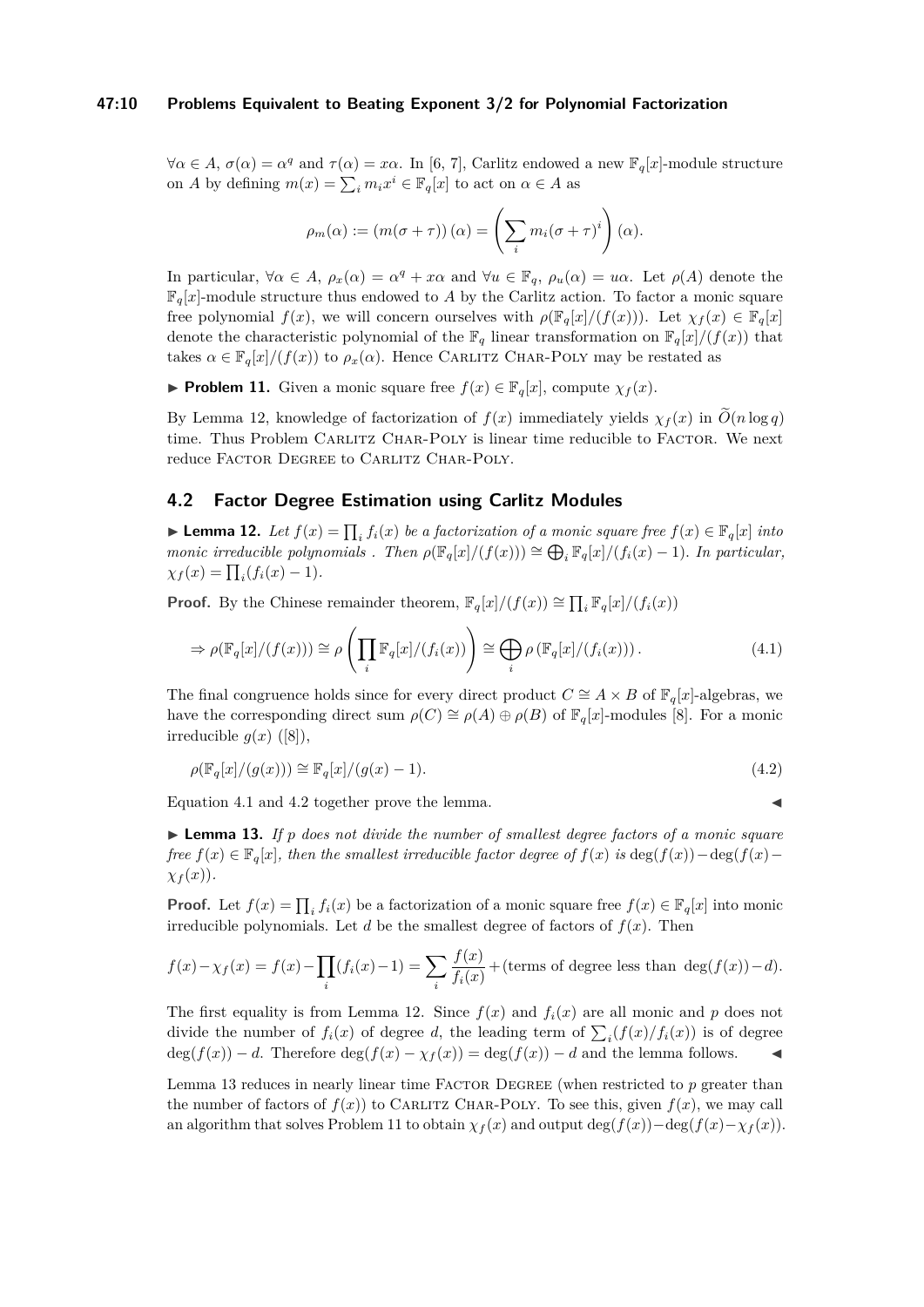#### **Z. Guo, A. Narayanan and C. Umans 47:11 12. And 47:11 47:11**

# <span id="page-10-0"></span>**5 Moore and Vandermonde Determinants**

# **5.1 Moore Determinants and Carlitz Factorials**

Let *A* be a finitely generated  $\mathbb{F}_q$  algebra and *n* a positive integer. The Moore matrix  $M_w$ with first row  $w = (w_1, w_2, \dots, w_n) \in A^n$  is defined as

$$
M_w:=\begin{bmatrix}w_1&w_2&w_3&\dots&w_n\\w_1^q&w_2^q&w_3^q&\dots&w_n^q\\w_1^{q^2}&w_2^{q^2}&w_3^{q^2}&\dots&w_n^{q^2}\\ \vdots&\vdots&\vdots&\ddots&\vdots\\w_1^{q^{n-1}}&w_2^{q^{n-1}}&w_3^{q^{n-1}}&\dots&w_n^{q^{n-1}}\end{bmatrix}
$$

and its determinant  $det(M_w)$  is denoted by  $\Delta(w_1, w_2, \ldots, w_n)$ . For a positive integer *m*, the *mth* Carlitz factorial

$$
\prod_{0\leq i
$$

is the product of all polynomials over  $\mathbb{F}_q$  of degree at most m [\[6\]](#page-12-18). We next recall Carlitz's identity and from it reduce FACTOR DEGREE to computing certain Moore determinants.

<span id="page-10-2"></span> $\blacktriangleright$  **Lemma 14.** *(Carlitz [\[6\]](#page-12-18)) For every positive integer m,* 

$$
\Delta(1, x, x^2, \dots, x^m) = \prod_{0 \le i < j \le m} \left( x^{q^{j-i}} - x \right)^{q^i},
$$

**Proof.** The Moore matrix with first row  $(1, x, x^2, \ldots, x^m)$ , when viewed column-wise is Vandermonde. By the Vandermonde determinant formula,

$$
\det \begin{pmatrix} 1 & x & x^2 & \dots & x^m \\ 1 & x^q & x^{2q} & \dots & x^{mq} \\ \vdots & \vdots & \vdots & \ddots & \vdots \\ 1 & x^{q^{n-1}} & x^{2q^{n-1}} & \dots & x^{mq^{n-1}} \end{pmatrix} = \prod_{0 \le i < j \le m} (x^{q^j} - x^{q^i}) = \prod_{0 \le i < j \le m} \left( x^{q^{j-i}} - x \right)^{q^i}
$$

Moore-Det may be restated as

<span id="page-10-1"></span>▶ **Problem 15.** Given a square free monic polynomial  $f(x) \in \mathbb{F}_q[x]$  of degree *n* and a positive integer  $m \leq n$ , decide if  $\Delta(1, x, \ldots, x^m) \mod f(x)$  is 0.

Problem [15](#page-10-1) can be solved in  $\widetilde{O}(n^{3/2} \log q + n \log^2 q)$  time [\[13,](#page-12-0) Lemma 8.4].

<span id="page-10-4"></span> $\triangleright$  **Theorem 16.** *If there is a*  $T(n, m, \log q)$  *time algorithm for Problem [15,](#page-10-1) then* FACTOR DEGREE can be solved in  $O(T(n, \lceil n/2 \rceil, \log q) \log n)$  time. That is, FACTOR DEGREE is *nearly linear time reducible to* MOORE-DET.

**Proof.** By Lemma [14,](#page-10-2) for a monic square free  $f(x) \in \mathbb{F}_q[x]$  and  $m \leq \deg(f(x))$ , we have  $\Delta(1, x, \ldots, x^m) \mod f(x) = 0$  if and only if

<span id="page-10-3"></span>
$$
\prod_{0 \le i < j \le m} \left( x^{q^{j-i}} - x \right)^{q^i} = 0 \mod f(x). \tag{5.1}
$$

Since  $f(x)$  is square free, Equation [5.1](#page-10-3) holds if and only if every irreducible factor of  $f(x)$ has degree at most *m*. Given oracle access to an algorithm for Problem [15,](#page-10-1) a binary search leads to the determination of the largest irreducible factor degree of  $f(x)$ .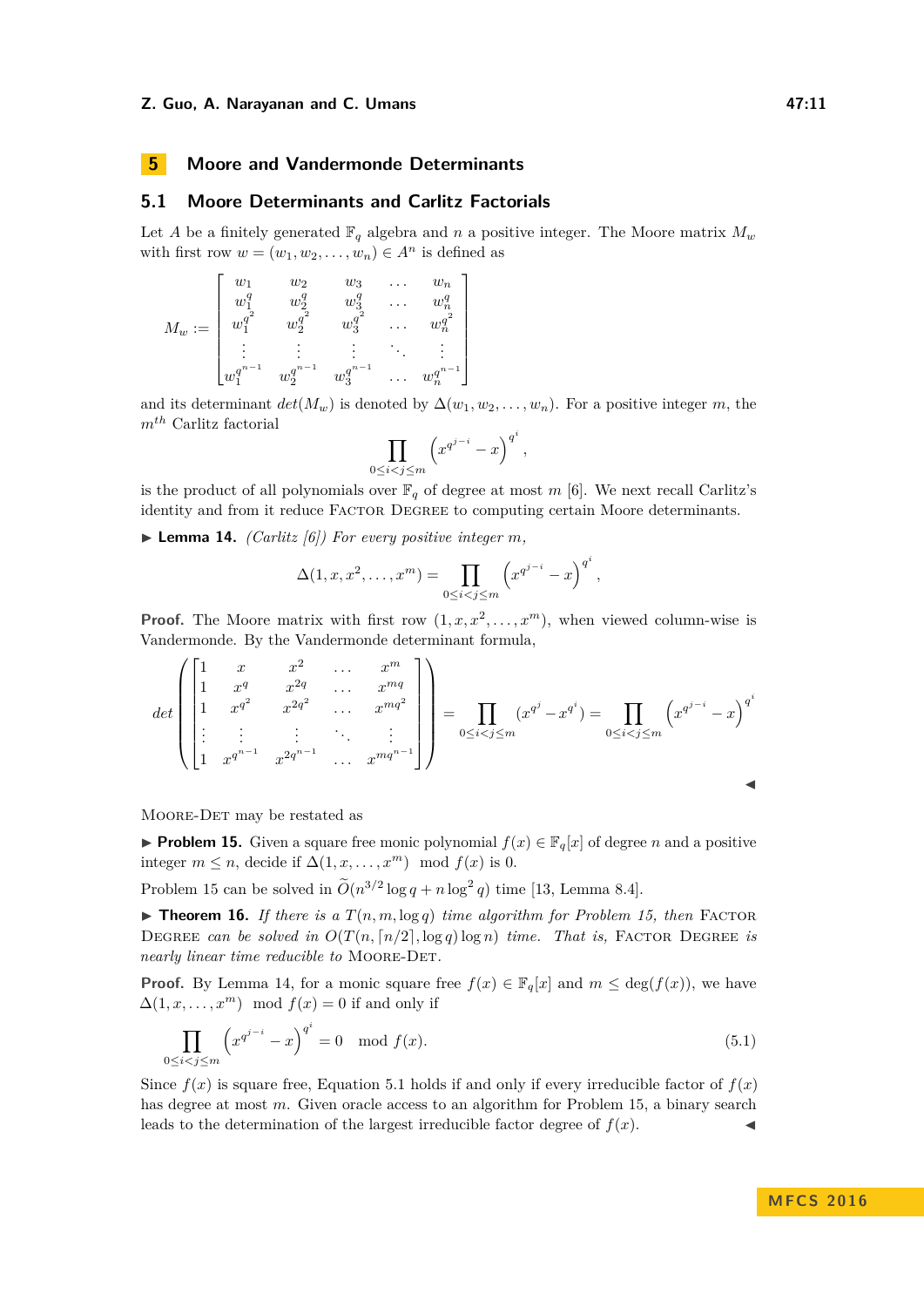#### **47:12 Problems Equivalent to Beating Exponent 3/2 for Polynomial Factorization**

## **5.2 Vandermonde Determinants**

The determinants involved in the previous subsection were both Moore and Vandermonde. Here we study determinants that are Vandermonde but not Moore. Further, the matrices involved are of dimension significantly smaller than the degree of the polynomial factored.

For a positive integer *m*, let

$$
S_m := \{0, 1, 2, \ldots, \lfloor \sqrt{m} \rfloor - 1, \lfloor \sqrt{m} \rfloor, 2\lfloor \sqrt{m} \rfloor, 3\lfloor \sqrt{m} \rfloor, \ldots, (\lfloor \sqrt{m} \rfloor - 1)\lfloor \sqrt{m} \rfloor, \lfloor \sqrt{m} \rfloor^2, m\}.
$$

This ensures that  $|S_m| \leq 2\lfloor \sqrt{m} \rfloor + 1$  and  $\{j - i | i, j \in S_m, i < j\} = \{1, 2, \ldots, m - 1, m\}.$ 

For a positive integer *m*, let  $V_m(x) \in \mathbb{F}_q[x]$  denote the determinant of the Vandermonde matrix with first row  $\{x^{q^i}, i \in S_m\}.$ 

<span id="page-11-3"></span>▶ **Lemma 17.** *For every monic square free*  $f(x) \in \mathbb{F}_q[x]$  *and every positive integer m*,

<span id="page-11-1"></span><span id="page-11-0"></span>
$$
\gcd(V_m(x), f(x)) = \gcd\left(\prod_{0 \le i \le m} \left(x^{q^i} - x\right), f(x)\right).
$$

**Proof.** By the Vandermonde determinant formula,

$$
V_m(x) = \prod_{i,j \in S_m | i < j} \left( x^{q^j} - x^{q^i} \right) = \prod_{i,j \in S_m | i < j} \left( x^{q^{j-i}} - x \right)^{q^i} . \tag{5.2}
$$

Since  $f(x)$  is square free and  $\{j - i | i, j \in S_m, i < j\} = \{1, 2, \ldots, m - 1, m\},\$ 

$$
\gcd\left(\prod_{i,j\in S_m|i
$$

By Equations [5.2](#page-11-0) and [5.3,](#page-11-1) the lemma follows.

VANDERMONDE DET may be restated as

<span id="page-11-2"></span>**Problem 18.** Given a square free monic polynomial  $f(x) \in \mathbb{F}_q[x]$  of degree *n* and a positive integer  $m \leq n$ , decide if  $V_m(x) \mod f(x)$  is 0.

We next sketch a fast algorithm for Problem [18.](#page-11-2) Since  $|S_m| \leq \sqrt{n}$ , the first row  $\{x^{q^i}\}$ mod  $f(x), i \in S_m$  can be computed in  $\tilde{O}(n^{3/2} \log q + n \log^2 q)$  time using iterated Frobenius algorithm [\[21\]](#page-12-11) implemented using fast modular composition [\[13\]](#page-12-0). Given the first row of a Vandermonde matrix over a commutative ring, the square of its determinant can be computed with nearly linearly many operations over the ring [\[16\]](#page-12-21). Hence,  $V_m(x)$  mod  $f(x)$  can be zero tested in  $\widetilde{O}(n^{3/2} \log q + n \log^2 q)$  time.

▶ **Theorem 19.** *If there is a*  $T(n, m, \log q)$  *time algorithm for Problem [18,](#page-11-2) then* FACTOR DEGREE *can be solved in*  $O(T(n, \lceil \sqrt{n} \rceil, \log q) \log n)$  *time. That is,* FACTOR DEGREE *is nearly linear time reducible to* VANDERMONDE DET.

**Proof.** By Lemma [14](#page-10-2) and Lemma [17,](#page-11-3) for every monic square free  $f(x) \in \mathbb{F}_q[x]$  and positive integer  $m \leq \deg(f(x))$ ,

$$
\gcd(V_m(x), f(x)) = \gcd(\Delta(1, x, \dots, x^m), f(x)).
$$

Hence Problems [15](#page-10-1) and [18](#page-11-2) are identical and our theorem follows from Theorem [16.](#page-10-4)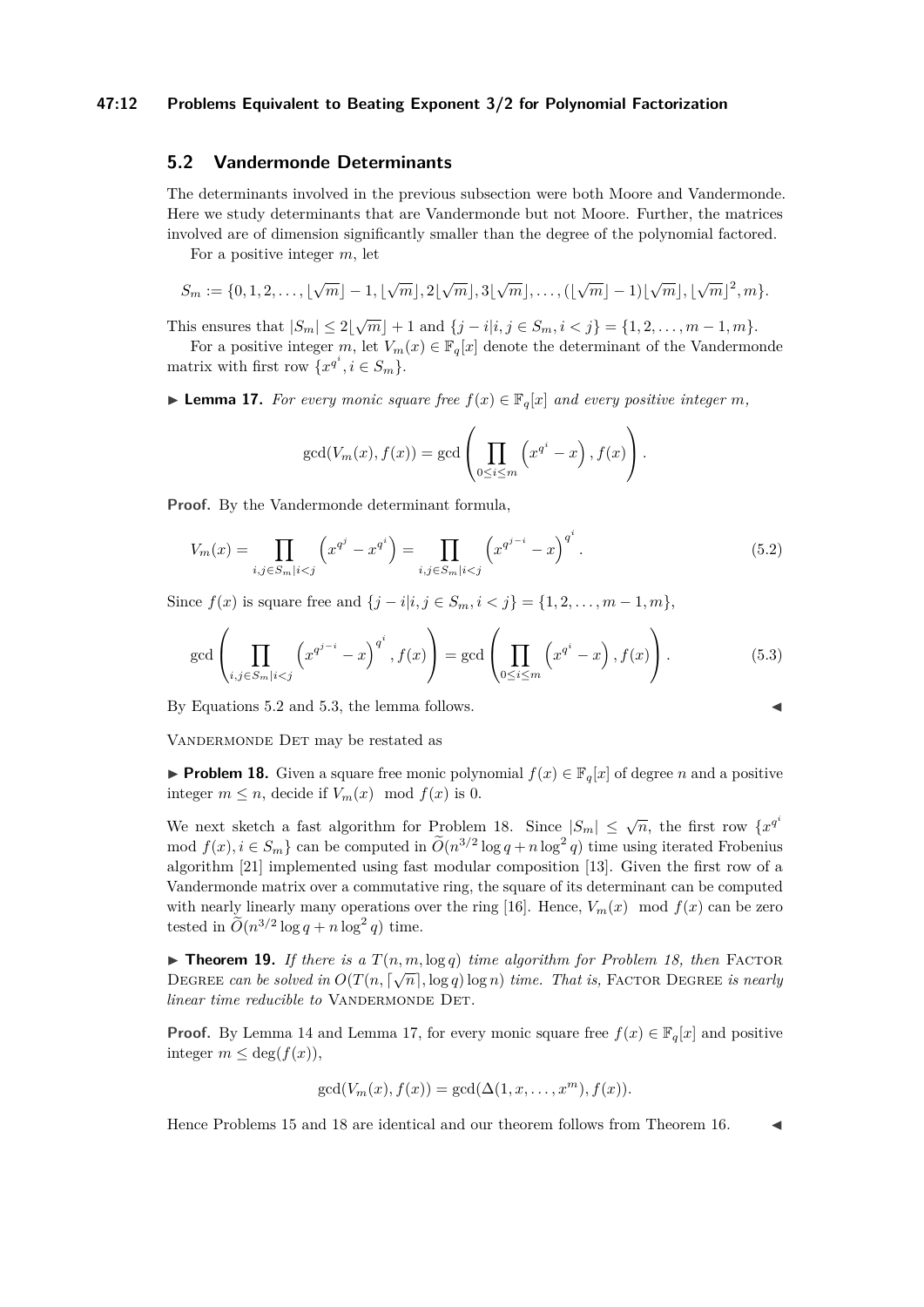#### **References**

- <span id="page-12-2"></span>**1** A. Abboud, F. Grandoni, and V. V. Williams. Subcubic equivalences between graph centrality problems, APSP and diameter. In *Proceedings of the 26th Annual ACM-SIAM Symposium on Discrete Algorithms*, pages 1681–1697, 2015.
- <span id="page-12-3"></span>**2** A. Abboud and V. V. Williams. Popular conjectures imply strong lower bounds for dynamic problems. In *Proceedings of the 55th Annual Symposium on Foundations of Computer Science*, pages 434–443, 2014.
- <span id="page-12-4"></span>**3** A. Abboud, V. V. Williams, and O. Weimann. Consequences of faster alignment of sequences. In *Automata, Languages, and Programming*, pages 39–51, 2014.
- <span id="page-12-9"></span>**4** E. R. Berlekamp. Factoring polynomials over finite fields. *Bell System Technical Journal*, 46(8):1853–1859, 1967.
- <span id="page-12-10"></span>**5** D. G. Cantor and H. Zassenhaus. A new algorithm for factoring polynomials over finite fields. *Mathematics of Computation*, 36(154):587–592, 1981.
- <span id="page-12-18"></span>**6** L. Carlitz. On certain functions connected with polynomials in a Galois field. *Duke Math. J.*, 1(2):137–168, 06 1935.
- <span id="page-12-19"></span>**7** L. Carlitz. A class of polynomials. *Transactions of the American Mathematical Society*, 43(2):167–182, 1938.
- <span id="page-12-20"></span>**8** K. Conrad. Carlitz extensions, available online at. [http://www.math.uconn.edu/](http://www.math.uconn.edu/~kconrad/blurbs/gradnumthy/carlitz.pdf) [~kconrad/blurbs/gradnumthy/carlitz.pdf](http://www.math.uconn.edu/~kconrad/blurbs/gradnumthy/carlitz.pdf).
- <span id="page-12-17"></span>**9** P. Erdős. On the normal number of prime factors of  $p-1$  and some related problems concerning Euler's *φ*-function. *Quart. J. Math*, 6:205–213, 1935.
- <span id="page-12-15"></span>**10** Z. Guo, A. K. Narayanan, and C. Umans. Algebraic problems equivalent to beating exponent 3/2 for polynomial factorization over finite fields. *arXiv preprint arXiv:1606.04592*, 2016.
- <span id="page-12-13"></span>**11** E. Kaltofen and A. Lobo. Factoring high-degree polynomials by the black box berlekamp algorithm. In *Proceedings of the International Symposium on Symbolic and Algebraic Computation*, pages 90–98, 1994.
- <span id="page-12-1"></span>**12** E. Kaltofen and V. Shoup. Subquadratic-time factoring of polynomials over finite fields. *Mathematics of computation*, 67(223):1179–1197, 1998.
- <span id="page-12-0"></span>**13** K. S. Kedlaya and C. Umans. Fast polynomial factorization and modular composition. *SIAM J. Comput.*, 40(6):1767–1802, 2011.
- <span id="page-12-8"></span>**14** D. E. Knuth. *The Art of Computer Programming, Volume 2 (3rd Ed.): Seminumerical Algorithms*. Addison-Wesley, 1997.
- <span id="page-12-12"></span>**15** A. K. Narayanan. Polynomial factorization over finite fields by computing Euler-Poincare characteristics of Drinfeld modules. *arXiv preprint arXiv:1504.07697*, 2015.
- <span id="page-12-21"></span>**16** V. Pan. On computations with dense structured matrices. *Mathematics of Computation*, 55(191):179–190, 1990.
- <span id="page-12-5"></span>**17** M. Pǎtrascu. Towards polynomial lower bounds for dynamic problems. In *Proceedings of the 42nd ACM Symposium on Theory of Computing*, pages 603–610, 2010.
- <span id="page-12-6"></span>**18** L. Roditty and U. Zwick. Replacement paths and *k* simple shortest paths in unweighted directed graphs. *ACM Trans. Algorithms*, 8(4):33:1–33:11, 2012.
- <span id="page-12-14"></span>**19** J. B. Rosser and L. Schoenfeld. Approximate formulas for some functions of prime numbers. *Illinois J. Math.*, 6(1):64–94, 1962.
- <span id="page-12-16"></span>**20** V. Shoup. Efficient computation of minimal polynomials in algebraic extensions of finite fields. In *Proceedings of the 1999 International Symposium on Symbolic and Algebraic Computation*, pages 53–58, 1999.
- <span id="page-12-11"></span>**21** J. Von Zur Gathen and V. Shoup. Computing frobenius maps and factoring polynomials. *Computational complexity*, 2(3):187–224, 1992.
- <span id="page-12-7"></span>**22** O. Weimann and R. Yuster. Replacement paths and distance sensitivity oracles via fast matrix multiplication. *ACM Trans. Algorithms*, 9(2):14:1–14:13, 2013.